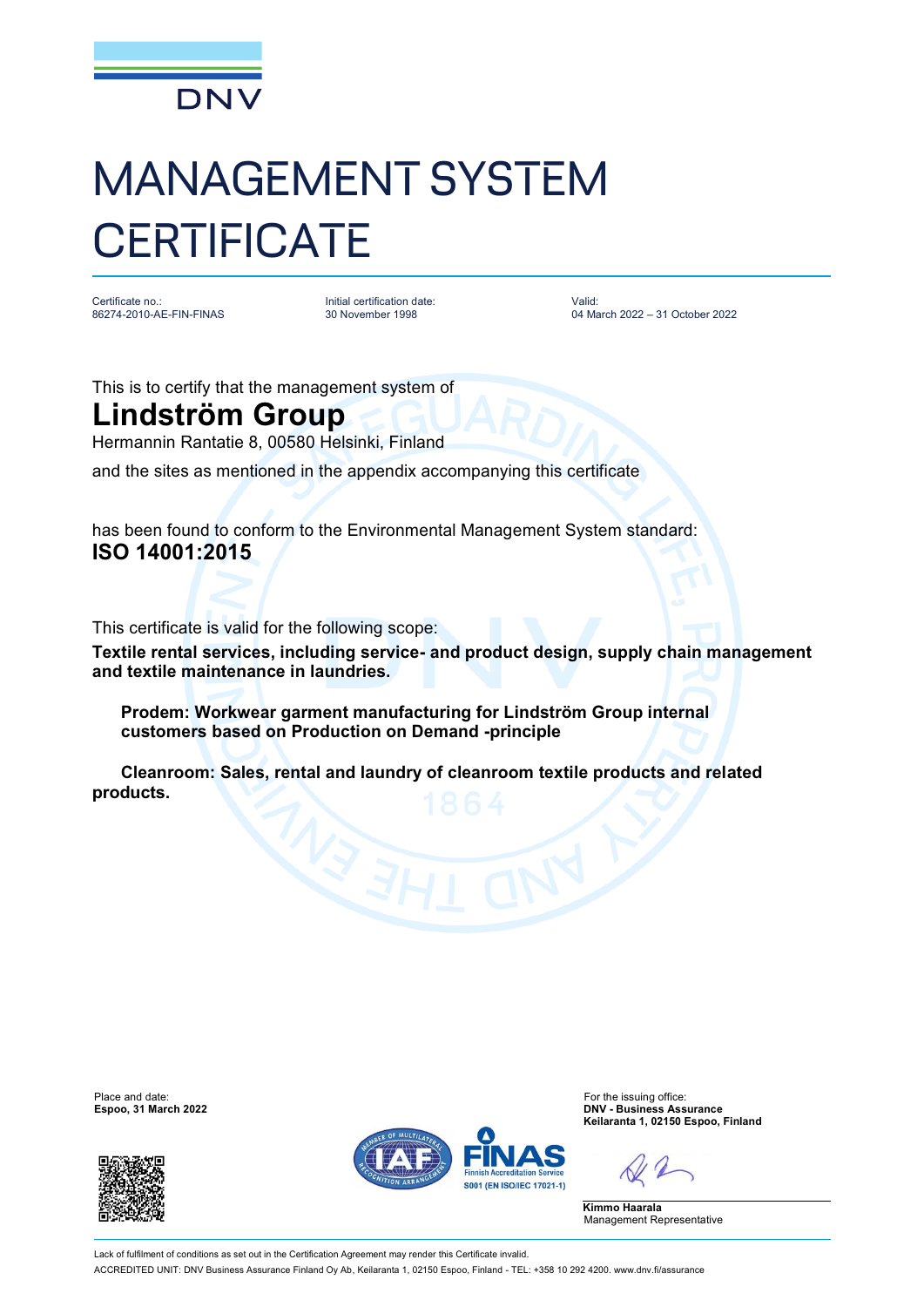

## **Appendix to Certificate**

## **Lindström Group**

Locations included in the certification are as follows:

| <b>Site Name</b>                                                                | <b>Site Address</b>                                                                                                                | <b>Site Scope</b>                                                                                                                                                                                                                                                                                                                                                              |
|---------------------------------------------------------------------------------|------------------------------------------------------------------------------------------------------------------------------------|--------------------------------------------------------------------------------------------------------------------------------------------------------------------------------------------------------------------------------------------------------------------------------------------------------------------------------------------------------------------------------|
| Lindström Group                                                                 | Hermannin Rantatie 8, 00580 Helsinki,<br>Finland<br><b>EGUA</b>                                                                    | Textile rental services, including service-<br>and product design, supply chain<br>management and textile maintenance in<br>laundries.<br>Prodem: Workwear<br>garment manufacturing for Lindström<br>customers based on<br>Group internal<br>Production on Demand -principle<br>Cleanroom: Sales, rental and laundry of<br>cleanroom textile products and related<br>products. |
| FLLC Lindstrom, (Minsk, Belarus)                                                | S.Kovalevskaya Lane 62 - 52, Minsk,<br>Belarus, 220014                                                                             | <b>Workwear Services.</b>                                                                                                                                                                                                                                                                                                                                                      |
| Lindstrom EOOD (Sofia, Bulgaria)                                                | 2J Vitinya Str., Hadji Dimitar district, 1517,<br>Sofia, Bulgaria                                                                  | Workwear Services, Mat Services.                                                                                                                                                                                                                                                                                                                                               |
| Lindstrom (Beijing) Co., Ltd (Beijing,<br>China)                                | Building 1, No.12 Shun Hang Road,<br>Beijing Airport Logistics Park Shunyi<br>District Beijing China 101300, P.R. China            | Workwear services, Cleanroom services:<br>Sales, rental and laundry of cleanroom<br>textile products and related products.                                                                                                                                                                                                                                                     |
| <b>Lindstrom Textile Leasing Service</b><br>(Chengdu) Co., Ltd (Chengdu, China) | No799, Kexing Road, Chengdu Cross-Strait<br>Science and Technology Industry<br>Development Park Wenjiang District<br>Chengdu China | <b>Workwear Services.</b>                                                                                                                                                                                                                                                                                                                                                      |
| Lindstrom (Shanghai) Co., Ltd. (Shanghai,<br>China)                             | Building 7, No. 235, Bai'an Road, Jiading<br>Distric Shanghai China 201814                                                         | Workwear services, Cleanroom services:<br>Sales, rental and laundry of cleanroom<br>textile products and related products.                                                                                                                                                                                                                                                     |
| Lindstrom (Suzhou) Enterprise Service<br>Co., Ltd. (Suzhou, China)              | Block T, Unit 6-10, Ascendas-Xinsu<br>Square II, 128 Xingpu Road, SIP, Suzhou,<br>Jiangsu, China                                   | <b>Workwear Services</b>                                                                                                                                                                                                                                                                                                                                                       |
| Lindström d.o.o. (Zagreb, Croatia)                                              | Kovinska 4a, 10090 Zagreb, Croatia                                                                                                 | <b>Workwear Services, Mat Services</b>                                                                                                                                                                                                                                                                                                                                         |
| Lindström S.r.o. (Olomouc, Czech)                                               | Balcárkova 33, Nová ulice, 77900<br>Olomouc, Czech Republic                                                                        | Workwear Services, Mat Services                                                                                                                                                                                                                                                                                                                                                |
| Lindström s.r.o. (Žebrák, Czech)                                                | Skandinávská 999 (POB 22), 26753<br>Žebrák, Czech Republic                                                                         | Workwear Services, Mat Services                                                                                                                                                                                                                                                                                                                                                |
| Lindström OÜ (Loo, Estonia)                                                     | Kuusiku tee 28, Loo 74201 Harjumaa,<br>Estonia                                                                                     | Workwear Services, Mat Services,<br><b>Industrial Wiper Services</b>                                                                                                                                                                                                                                                                                                           |
| Lindström OÜ (Tartu, Estonia)                                                   | Vabriku 7/9, 60511 Vahi küla, Estonia                                                                                              | Workwear Services, Mat services,<br>Washroom services, Industrial Wiper<br>Services.                                                                                                                                                                                                                                                                                           |
| Lindström Oy (Koskelo, Finland)                                                 | Koskelonkuja 2, 02920 Espoo, Finland                                                                                               | <b>Mat Services</b>                                                                                                                                                                                                                                                                                                                                                            |
| Lindström Oy (Hollola, Finland)                                                 | Vanha Messiläntie 3, 15860 Hollola,<br>Finland                                                                                     | <b>Mat Services</b>                                                                                                                                                                                                                                                                                                                                                            |
| Lindström Oy (Hämeenlinna, Finland)                                             | Paroistentie 5, 13600 Hämeenlinna,<br>Finland                                                                                      | Workwear Services, Washroom Services,<br>Industrial Wiper Services, Cleanroom<br>services: Sales, rental and laundry of<br>cleanroom textile products and related<br>products.                                                                                                                                                                                                 |

Lack of fulfilment of conditions as set out in the Certification Agreement may render this Certificate invalid.

ACCREDITED UNIT: DNV Business Assurance Finland Oy Ab, Keilaranta 1, 02150 Espoo, Finland - TEL: +358 10 292 4200. [www.dnv.fi/assurance](http://www.dnv.fi/assurance)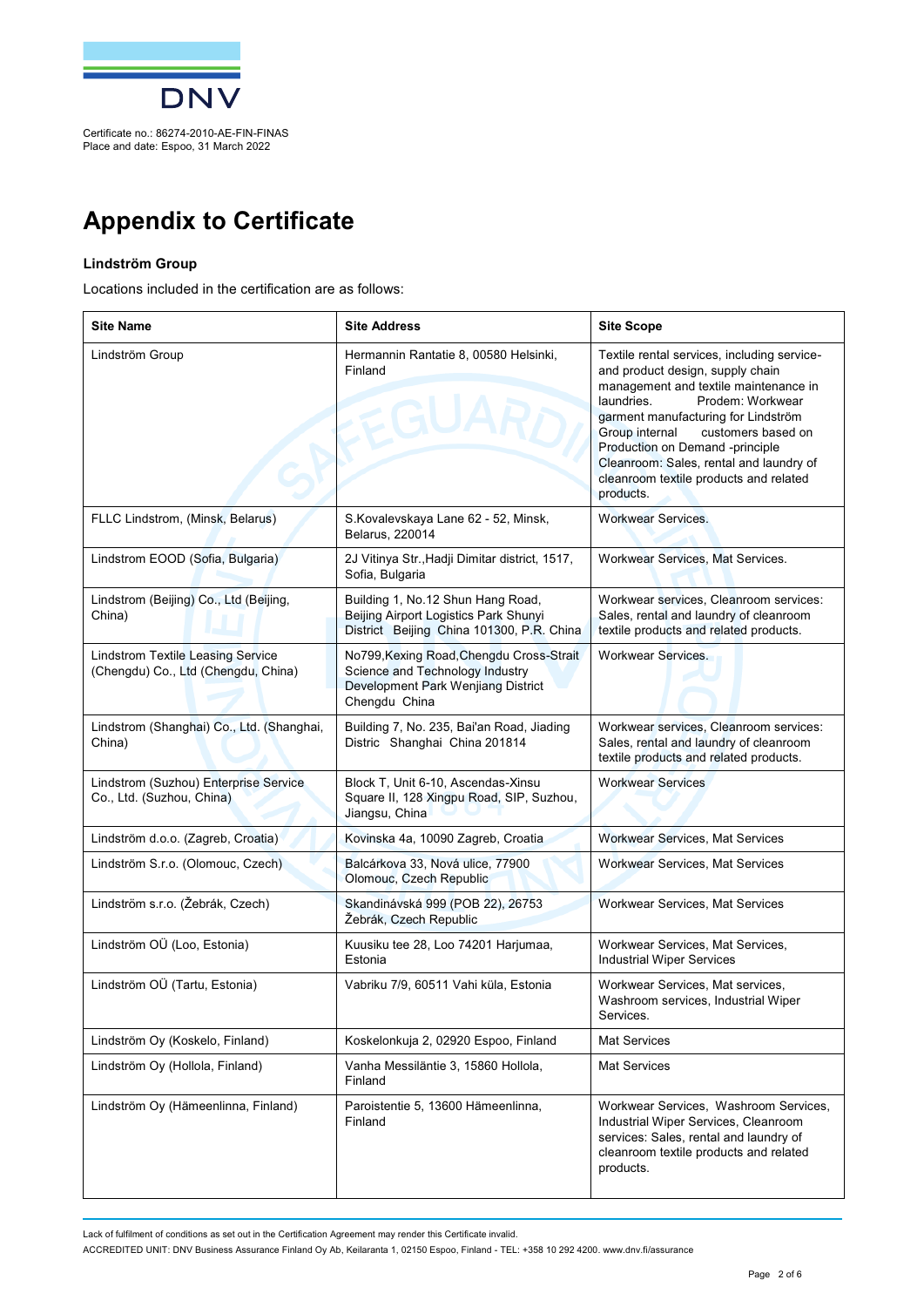

| <b>Site Name</b>                                               | <b>Site Address</b>                                                                                                                                                    | <b>Site Scope</b>                                                                                                                 |
|----------------------------------------------------------------|------------------------------------------------------------------------------------------------------------------------------------------------------------------------|-----------------------------------------------------------------------------------------------------------------------------------|
| Lindström Oy (Nurmo, Finland)                                  | Sorvitie 4, 60510 Hyllykallio, Finland                                                                                                                                 | Workwear Services, Mat Services,<br>Washroom Services.                                                                            |
| Comforta Oy (Jyväskylä, Finland)                               | Vasarakatu 15, 40320 Jyväskylä, Finland                                                                                                                                | Hotel Textile Services, Health Care<br>Services.                                                                                  |
| Lindström Oy (Lempäälä, Finland)                               | Mäkikulma 7, 37570 Lempäälä, Finland                                                                                                                                   | <b>Mat Services</b>                                                                                                               |
| Comforta Oy (Mäntsälä, Finland)                                | Kenkäkalliontie 7, 04600 Mäntsälä, Finland                                                                                                                             | Hotel Textile Services.                                                                                                           |
| Lindström Oy (Oulu, Finland)                                   | Piuhakuja 3, 90630 Oulu, Finland                                                                                                                                       | Workwear Services, Mat Services,<br><b>Washroom Services</b>                                                                      |
| Lindström Oy (Pieksämäki, Finland)                             | Vehkalammentie 11, 76150 Pieksämäki,<br>Finland                                                                                                                        | Mat Services, Washroom Services                                                                                                   |
| Comforta Oy (Sodankylä, Finland)                               | Sahamellantie 10, 99600 Sodankylä,<br>Finland                                                                                                                          | <b>Hotel Textile Services.</b>                                                                                                    |
| Lindström Oy (Luumäki, Finland)                                | Teollisuustie 14, 54500 Taavetti, Finland                                                                                                                              | Workwear Services, Washroom services.                                                                                             |
| Comforta Oy (Tampere, Finland)                                 | Hepolamminkatu 34, 33720 Tampere,<br>Finland                                                                                                                           | <b>Hotel Textile Services.</b>                                                                                                    |
| Comforta Oy (Turku, Finland)                                   | Hintsa Knaapin katu 1, 20610 Turku,<br>Finland                                                                                                                         | <b>Hotel Textile Services.</b>                                                                                                    |
| Lindström Oy (Turku, Finland)                                  | Vahdontie 15, 20360 Turku, Finland                                                                                                                                     | Workwear Services, Mat Services,<br>Washroom services.                                                                            |
| Lindström Oy (Vaajakoski, Finland)                             | Puuralantie 8, 40800 Vaajakoski, Finland                                                                                                                               | <b>Workwear Services</b>                                                                                                          |
| Lindström Oy (Koivuhaka, Finland)                              | Sinikellontie 1, 01300 Vantaa, Finland                                                                                                                                 | Workwear Services, Restaurant Textile<br>Services.                                                                                |
| Comforta Oy (Koivuhaka, Finland)                               | Sinikellontie 1, 01300 Vantaa, Finland                                                                                                                                 | <b>Hotel Textile Services.</b>                                                                                                    |
| Lindström Åland Ab (Mariehamn, Finland)                        | Golbyvägen 6, 22100 Mariehamn, Åland,<br>Finland                                                                                                                       | Hotel Textile Services, Workwear Services                                                                                         |
| Lindström Prodem Hungary KFT<br>(Kazincbarcika, Hungary)       | 3700 Kazincbarcika, Bercsényi u. 4,<br>Hungary                                                                                                                         | Prodem: Workwear garment<br>manufacturing for Lindström Group internal<br>customers based on Production on<br>Demand - principle. |
| Lindström Kft. (Budapest, Hungary)                             | 1095 Budapest, Gubacsi út 32, Hungary                                                                                                                                  | Workwear Services, Mat Services.                                                                                                  |
| Lindström Kft. (Székesfehérvár, Hungary)                       | 8000 Székesfehérvár, Gellért újsor 12,<br>Hungary                                                                                                                      | <b>Workwear Services</b>                                                                                                          |
| Lindström Kft. (Törökszentmiklós,<br>Hungary)                  | 5200 Törökszentmiklós, Dózsa György út<br>60, Hungary                                                                                                                  | Workwear Services, Mat sevrices.                                                                                                  |
| Lindstrom Services India Private Limited<br>(Bengaluru, India) | No.242-A, Bommasandra Industrial Area,<br>Phase III, Bommasandra, Bengaluru -<br>560099, India                                                                         | Workwear Services.                                                                                                                |
| Lindstrom Services India Private Limited<br>(Chennai, India)   | 68A, Dairy Road, Tiny Sector, Sidco<br>Industrial Estate, Ambattur Chennai -<br>600098, India                                                                          | Workwear Services.                                                                                                                |
| Lindstrom Services India Private Limited<br>(Delhi, India)     | Plot No. 133 A, DLF Industrial Area, Phase<br>I, Faridabad - 121003, India                                                                                             | Workwear Services.                                                                                                                |
| Lindstrom Services India Private Limited<br>(Kolkata, India)   | JL No. 27, Village & Mouza Biprannapara<br>Domjur Andul Road P.O. - Begri, P.S.<br>Domjur Dist - Howrah West<br>Bengal, Kolkata, West Bengal - 711411<br>700136, India | Workwear Services.                                                                                                                |

Lack of fulfilment of conditions as set out in the Certification Agreement may render this Certificate invalid. ACCREDITED UNIT: DNV Business Assurance Finland Oy Ab, Keilaranta 1, 02150 Espoo, Finland - TEL: +358 10 292 4200. [www.dnv.fi/assurance](http://www.dnv.fi/assurance)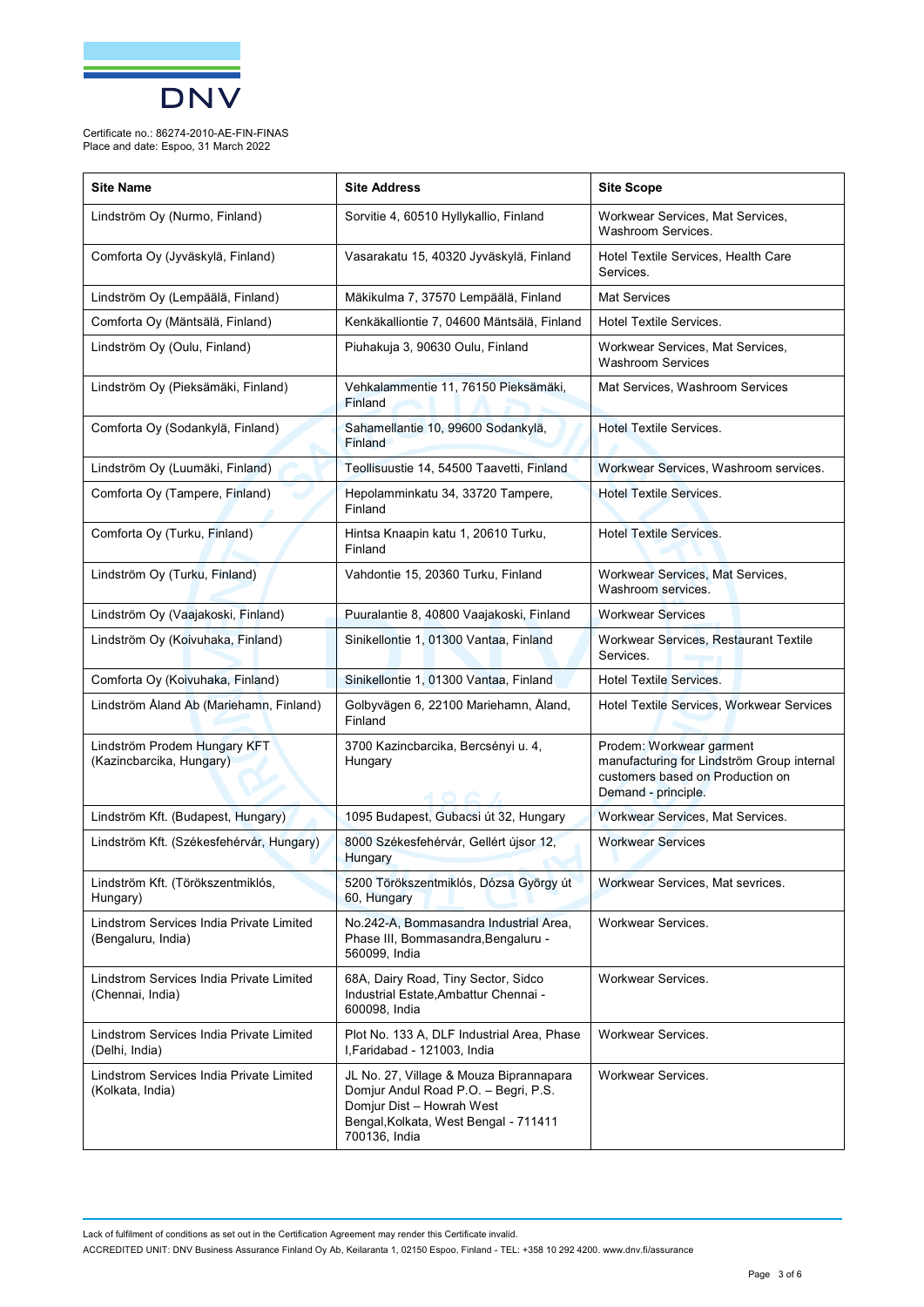

| <b>Site Name</b>                                               | <b>Site Address</b>                                                                                                                                   | <b>Site Scope</b>                                                                                                               |
|----------------------------------------------------------------|-------------------------------------------------------------------------------------------------------------------------------------------------------|---------------------------------------------------------------------------------------------------------------------------------|
| Lindstrom Services India Private Limited<br>(Hyderabad, India) | Plot No.5, Survey no's 716/A, 719, 720, 721,<br>&721/A, Opposite IDPL company, Mumbai<br>Highway, Kukatpally, Hyderabad,<br>Telangana - 500037, India | Workwear Services.                                                                                                              |
| Lindstrom Services India Private Limited<br>(Panchkula, India) | Plot No. 11, HSIIDC Industrial Area Alipur,<br>Barwala, District, Panchkula - 134118,<br>India                                                        | <b>Workwear Services</b>                                                                                                        |
| Lindstrom Services India Private Limited<br>(Mumbai, India)    | Plot No. A-323, Mahape, M.I.D.C, T.T.C<br>Industrial area, Near Mahape Bus<br>Depot, Navi Mumbai, Maharashtra -<br>400706, India                      | <b>Workwear Services</b>                                                                                                        |
| Lindstrom Services India Private Limited<br>(Vadodara, India)  | 931, Makarpura GIDC, Vadodara, Gujarat -<br>390010, India                                                                                             | <b>Workwear Services.</b>                                                                                                       |
| Lindstrom Services India Private Limited<br>(Vizag, India)     | Plot No 62, Industrial Park, Lankelapalem,<br>Parwada, Visakhaptnam, Andhra Pradesh -<br>531021, India                                                | <b>Workwear services</b>                                                                                                        |
| Lindstrom Services India Private Limited<br>(Pune, India)      | Old Gat No. 2962 to 2968, New Gat No.<br>1990 to 1997, WMDC Industrial area,<br>Ambethan Road, Chakan, Pune,<br>Maharastra - 410501, India            | Workwear Services, Cleanroom Services                                                                                           |
| Lindström Services Private Ltd. (Tinsukia,<br>India)           | Old Ford Showroom, Court Road,<br>BesideUdyogBhawan, Borguri<br>Industrial, Tinsukia Assam - 786125, India                                            | <b>Workwear Services.</b>                                                                                                       |
| Lindstrom LLP (Almaty, Kazakhstan)                             | 68A Ryskulova Ave., Almaty, Kazakhstan,<br>050050                                                                                                     | <b>Workwear services</b>                                                                                                        |
| Lindstrom SIA (Pinki, Latvia)                                  | Meistaru iela 4, Piņķi, Babītes pagasts,<br>Babītes novads, LV-2107, Riga, Latvia                                                                     | Workwear Services, Mat Services,<br>Industrial Wiper Services.                                                                  |
| Lindström Prodem SIA (Tukums, Latvia)                          | Melnezera iela3, Tukums, Tukuma nov.,<br>LV-3101, Latvia                                                                                              | Prodem: Workwear garment<br>manufacturing for Lindström Group internal<br>customers based on Production on<br>Demand -principle |
| UAB Lindstrom (Klaipeda, Lithuania)                            | Pramones st. 7, LT-94102, Klaipeda,<br>Lithuania                                                                                                      | Workwear Services, Mat Services,<br>Industrial Wiper Services.                                                                  |
| UAB Lindstrom (Vilnius, Lithuania)                             | Savanorių pr. 183, LT-02300, Vilnius,<br>Lithuania                                                                                                    | Workwear Services, Mat Services,<br>Industrial wiper services, Washroom<br>services                                             |
| Lindstrom South Korea (Seongnam-si,<br>South-Korea)            | 15 Dongwon-ro, Bundang-gu, Seongnam-<br>si, 463-490. Korea                                                                                            | Workwear services                                                                                                               |
| Lindström Sp z.o.o. (Warsaw, Poland)                           | UI. Marywilska 34, 03-228 Warszawa,<br>Poland                                                                                                         | Workwear Services, Mat Services.                                                                                                |
| Lindström S.R.L. (Bucharest, Romania)                          | Bucharest, str. Drumul intre Tarlale nr 160-<br>174, complex Apollo, corp D, parter, sector<br>3, 032982, Bucharest, Romania                          | Workwear Services, Mat Services.                                                                                                |
| 000 Lindström (Ekaterinburg, Russia)                           | pl. Pervoy Pyatiletki lit. 95, Ekaterinburg,<br>Russian Federation, 620017                                                                            | Workwear Services, Mat Services.                                                                                                |
| OOO Lindström (Novosibirsk Russia)                             | Bogdana Khmel'nitskogo st.103,<br>Novosibirsk, Russian Federation, 630027                                                                             | <b>Workwear Services</b>                                                                                                        |
| OOO Lindström (Novosibirsk, Russia)                            | Promy'shlennaya st. 6,4, Ozyormy'j pos.<br>Novosibirskaya obl., Novosibirsk, Russian<br>Federation, 630040                                            | <b>Mat Services</b>                                                                                                             |
| OOO Lindström (Kazan, Russia)                                  | Laishevskij raion, ul. Airport 5, Kazan,<br>Russian Federation, 420017                                                                                | Workwear Services, Mat Services                                                                                                 |

Lack of fulfilment of conditions as set out in the Certification Agreement may render this Certificate invalid.

ACCREDITED UNIT: DNV Business Assurance Finland Oy Ab, Keilaranta 1, 02150 Espoo, Finland - TEL: +358 10 292 4200. [www.dnv.fi/assurance](http://www.dnv.fi/assurance)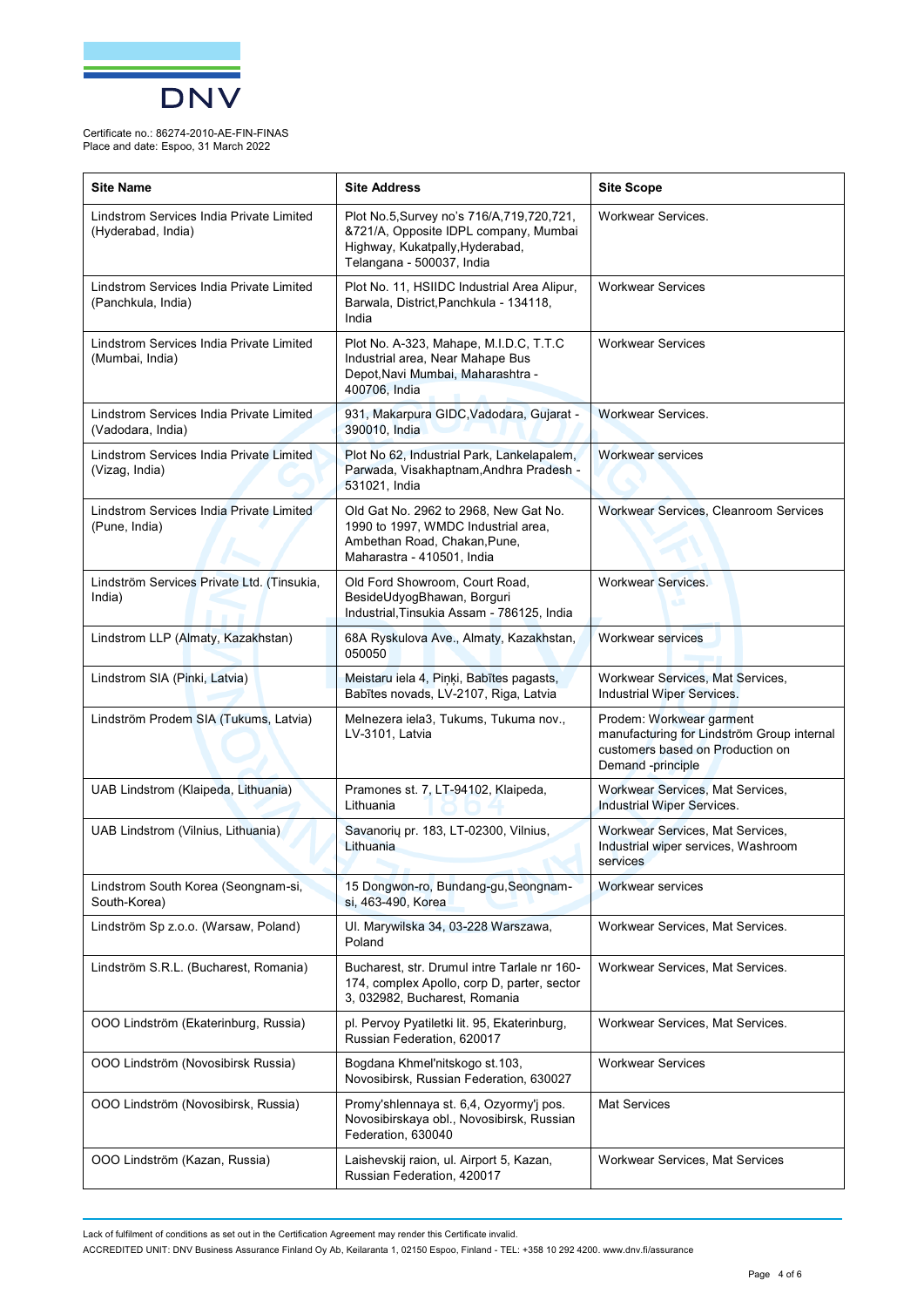

| <b>Site Name</b>                                  | <b>Site Address</b>                                                                                                      | <b>Site Scope</b>                                                                                                                           |
|---------------------------------------------------|--------------------------------------------------------------------------------------------------------------------------|---------------------------------------------------------------------------------------------------------------------------------------------|
| OOO Lindström (Moscow, Russia)                    | poselenie Mosrentgen, p. zavoda<br>Mosrentgen, 12, Moscow, Russian<br>Federation, 108820                                 | Workwear Services, Mat Services.                                                                                                            |
| OOO Lindström (St. Petersburg North,<br>Russia)   | Sestroretsk, ul. Voskova 2, St. Petersburg,<br>Russian Federation, 197706                                                | Mat Services, Hotel Textile Services,<br>Restauran Textile Services.                                                                        |
| OOO Lindström (St. Petersburg Pushkin,<br>Russia) | Pushkin, Tinkov per. 7, liter A, St<br>Petersburg, Russian Federation, 196603                                            | Workwear Services, Mat Services,<br>Cleanroom services: Sales, rental and<br>laundry of cleanroom textile products and<br>related products. |
| OOO Lindström (St. Petersburg South,<br>Russia)   | Sofijskaja UI 8, Block 1, Liter B, Premises<br>2N, St. Petersburg, Russian Federation,<br>192236                         | Workwear Services, Mat Services.                                                                                                            |
| OOO Lindström (Rostov, Russia)                    | ul. Traktornaya 54, building B, Rostov-on<br>Don, Russian Federation, 344064                                             | Workwear Services, Mat Services.                                                                                                            |
| OOO Lindström (Voronezh, Chernozemje<br>Russia)   | Bogdana Khmelnitskogo, 18,2, Voronezh,<br>Russian Federation, 394010                                                     | <b>Mat Services</b>                                                                                                                         |
| Lindstrom d.o.o., (Belgrade, Serbia)              | Mihajla Pupina 2, 22310, Šimanovci,<br>Serbia                                                                            | <b>Workwear Services, Mat Services</b>                                                                                                      |
| Lindstrom d.o.o. (Logatec, Slovenia)              | Obrtna cona Logatec 29, 1370, Logatec,<br>Slovenia                                                                       | Workwear Services, Mat Services.                                                                                                            |
| Lindström s.r.o. (Trnava, Slovakia)               | Oresianska cesta 3, SK-91701 Trnava,<br><b>Slovak Republic</b>                                                           | <b>Workwear Services, Mat Services</b>                                                                                                      |
| Comforta Ab (Jönköping, Sweden)                   | Mogölsvägen 6, SE-555 93, Jönköping,<br>Sweden                                                                           | Hotel Textile Services, Restaurant Textile<br>Services.                                                                                     |
| Lindström Services AB (Jönköping,<br>Sweden)      | Mogölsvägen 6, 555 93, Jönköping,<br>Sweden                                                                              | <b>Workwear services</b>                                                                                                                    |
| Comforta AB (Malmö, Sweden)                       | Öckerögatan 2, SE-21124, Malmö,<br>Sweden                                                                                | Hotel Textile Services, Restaurant Textile<br>Services.                                                                                     |
| Lindström Services AB (Malmö, Sweden)             | Öckerögatan 2, SE-21124, Malmö,<br>Sweden                                                                                | Workwear services                                                                                                                           |
| Comforta AB (Stockholm, Sweden)                   | Strömsätragränd 2, SE-12735,<br>Skärholmen, Sweden                                                                       | Hotel Textile Services, Restaurant Textile<br>Services.                                                                                     |
| Lindström Services AB (Skärholmen,<br>Sweden)     | Strömsätragränd 2, SE-12735,<br>Skärholmen, Sweden                                                                       | <b>Workwear Services</b>                                                                                                                    |
| Lindstrom Turkey (Eskisehir, Turkey)              | Emko Sanayi Sitesi A7 Blok No:2 - 26250<br>Odunpazari - Turkey                                                           | Workwear Services, Mat Services                                                                                                             |
| Lindstrom Turkey (Kocaeli, Turkey)                | Marmara Geri Dönüşümcüler Sanayi<br>Sitesi, Şekerpınar mahallesi Turgut sokak<br>No:5 - 41420 Çayırova- Kocaeli - Turkey | Workwear Services, Mat Services                                                                                                             |
| Lindström TOV (Kiev, Ukraine)                     | Viskoznaya street, 8, 02094, Kiev, Ukraine                                                                               | Workwear Services, Mat services                                                                                                             |
| Lindström Ltd. (Bedford, United Kingdom)          | 6 Caxton Park, Bedford, MK41 OTY, United<br>Kingdom                                                                      | <b>Workwear Services</b>                                                                                                                    |
| Lindstrom Ltd (Bradfrod, United Kingdom)          | Bulmer & Lumb Industrial Estate, Royds<br>Halls Lane, Bradford, BD6 2NE, United<br>Kingdom                               | Industrial Wiper Services.                                                                                                                  |
| Lindström Ltd. (Horsham, United Kingdom)          | Unit C, North Heath Lane Industrial<br>Estate, Horsham, RH12 5QE, United<br>Kingdom                                      | Industrial wiper services                                                                                                                   |

Lack of fulfilment of conditions as set out in the Certification Agreement may render this Certificate invalid. ACCREDITED UNIT: DNV Business Assurance Finland Oy Ab, Keilaranta 1, 02150 Espoo, Finland - TEL: +358 10 292 4200. [www.dnv.fi/assurance](http://www.dnv.fi/assurance)